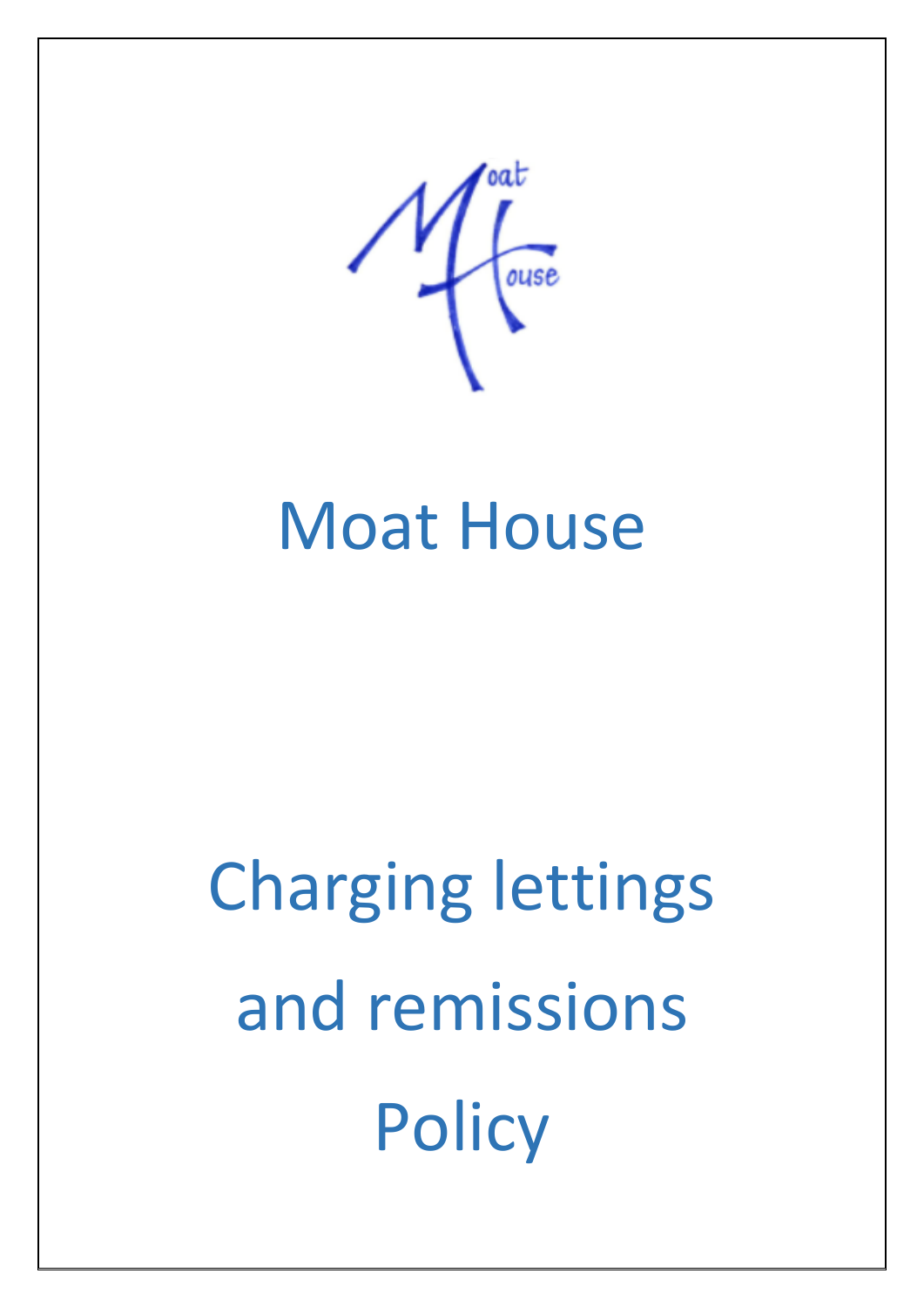# Moat House

# Charging, Remissions and Letting Policy 2022-24

#### **Rationale**

This policy covers charges which may be made to students and staff for activities during and outside the school day. It also covers remissions which may be made.

#### **Activities**

This policy confirms the right of the unit to invite voluntary contributions to support any activity organised by Moat House whether during or outside school hours.

Charges may be made for materials (eg cookery ingredients or art materials) where these materials do not form part of a qualification – eg Christmas cakes, memory books.

A voluntary contribution may be requested from students for activities such as theatre trips, Chester Zoo and Moat House Christmas dinner.

#### **Examinations**

No charge will be made for a pupil to sit a formal examination, however if a student does not attend for an examination paper the parent or carer will be charged for a GCSE subject unless there is very good reason eg a letter from a health professional for the student not sitting an exam or part of an exam.

#### **Damage and losses**

Charges may be made for the cost of repairing any damaged property or item which has been borrowed by the student and not returned – eg text books and revision guides.

Staff who take school laptops home are advised to have them covered by their home contents insurance. There are a very few companies which will do this for no additional charge (eg Teachers' Insurance). If a laptop is damaged or stolen whilst out of school, (unless it is for use in a student's home or setting such as a library), it is the individual teacher's responsibility to replace it. Please note, laptops should not contain personal data about students; if such information is to be removed from school for any reason (for example to write reports), the laptop and any associated memory sticks must be encrypted.

#### **Charges to staff and students.**

#### *Photocopying:*

The charge for personal photocopying will be made in units of single copies at a rate equivalent to the next whole pence above the current service agreement copy charge.

#### *Telephone calls:*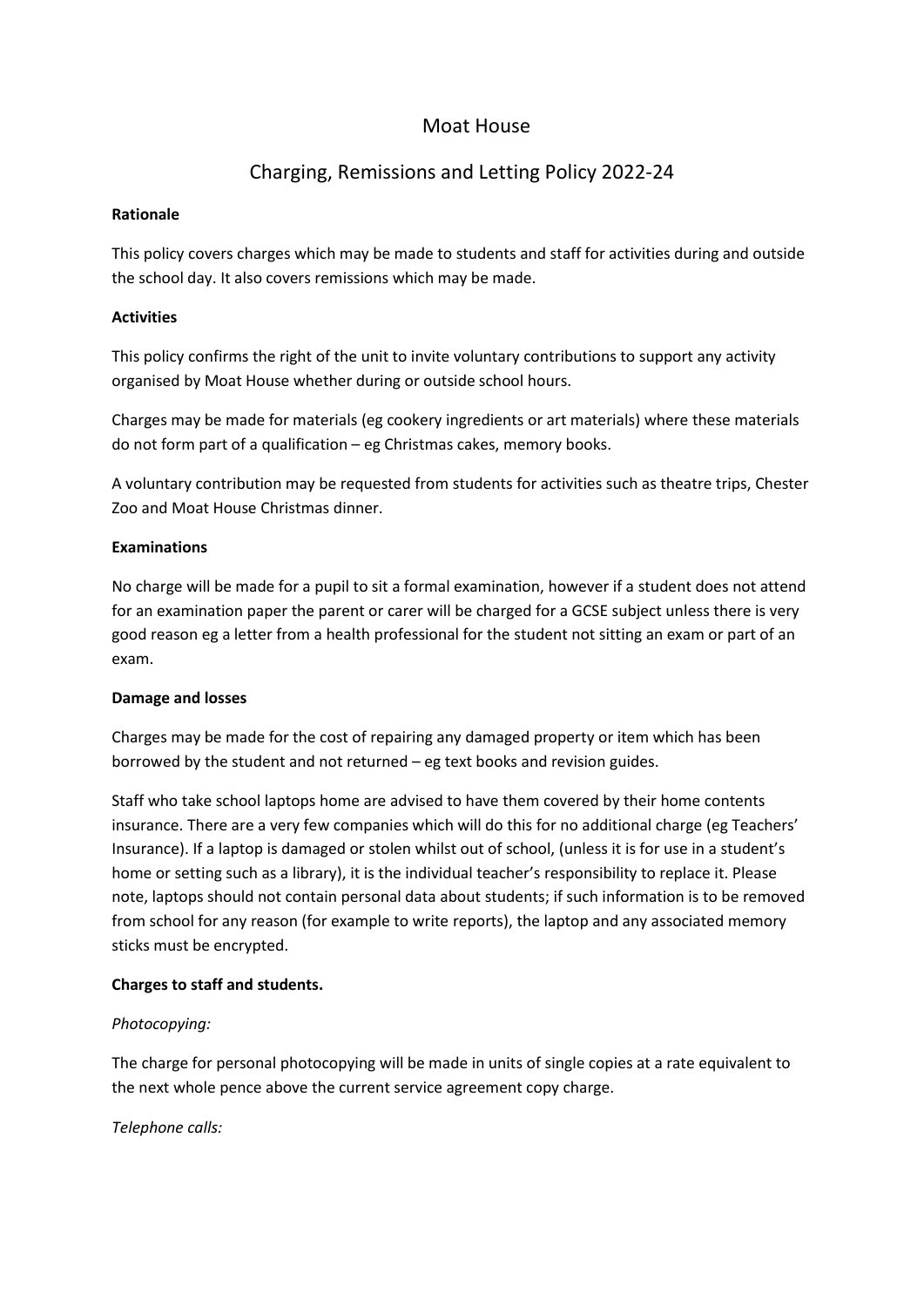If students need to use a landline to make a call, their call should be supervised and no charge will be made initially. Students should be discouraged from using the school phones, but staff understand that students may need to call health professionals or parents on occasions.

#### *Photographic printing*

If photographic paper is used, a charge will be determined in line with current costs of such paper and a charge towards the cost of toner will be added as appropriate.

Costs will not be charged to students who are printing photographs of their child for the purpose of their studies.

#### *Nursery Charges*

If students occasionally forget to bring in formula milk or food for their baby, nappies and baby wipes then the cost for these items will be covered through the school budget.

At times throughout the year clothes that have been donated to Moat House are sold for a nominal amount; the cost from this covers the small amount of money spent on the school budget for the above items.

#### *School meals*

Students are provided with a school lunch – this cost is covered either by FSM allocation or the bursary.

## **Remissions**

The discretion to remit in whole or in part, any charge which may be made by the unit remains with the headteacher, or in her absence, the deputy headteacher.

Remissions may be made on the grounds of educational considerations with regard to both the student and unit needs.

Remissions may be made on the grounds of financial considerations with regard to both the student and unit needs.

Remissions may be made on a group or an individual basis.

## **Lettings**

The Governors and staff are prepared to let the school to reputable groups, institutions or individuals, providing such lettings can be conveniently accommodated within the school's activities.

The agent for the Governors for such lettings will normally be the headteacher.

Costs for such lettings will be made at a rate to cover costs incurred which could include: